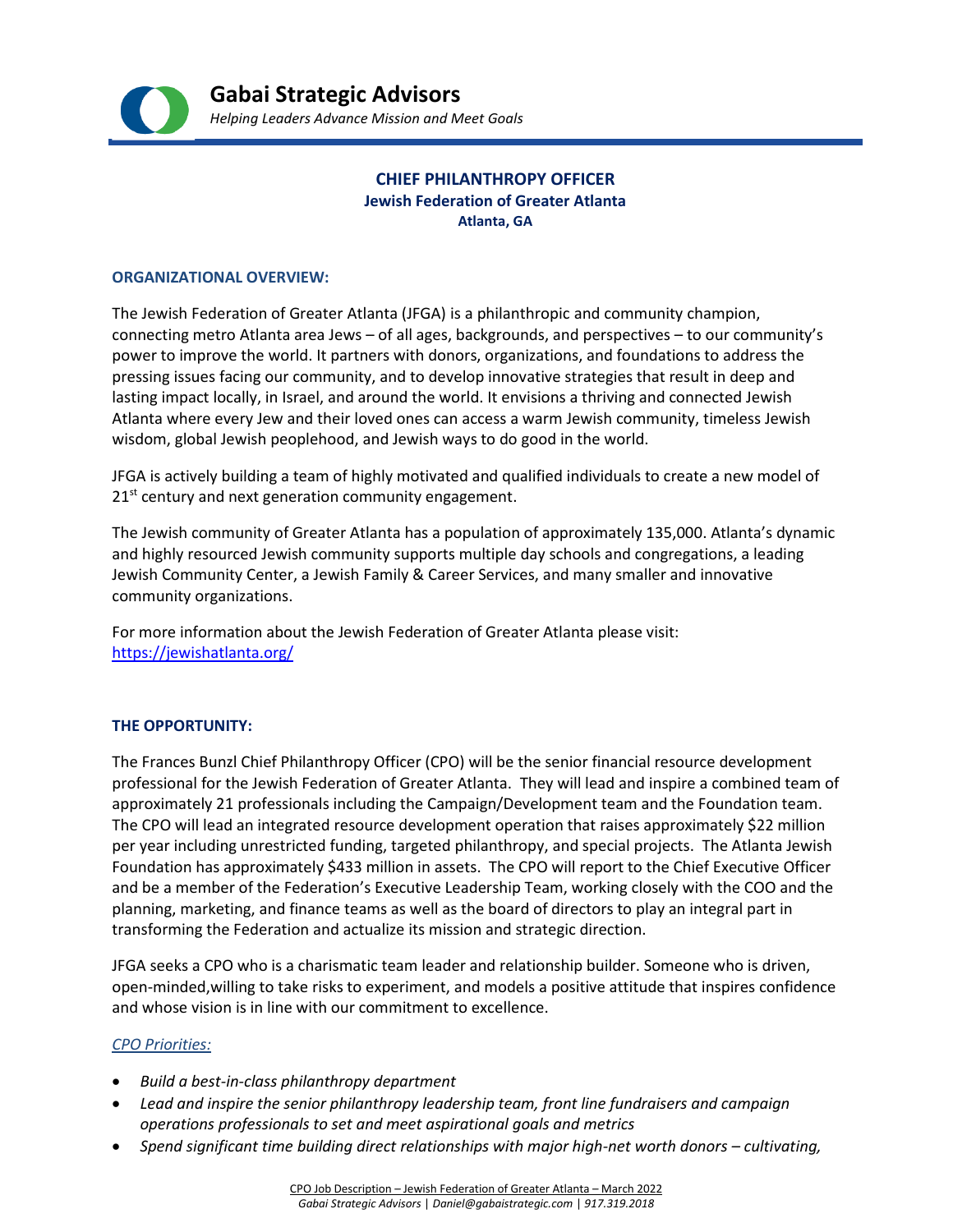*soliciting, and stewarding meaningful and high impact gifts*

- *Drive and lead Philanthropy team toward greater focus on capacity based versus incremental giving*
- *Conceptualize and execute a sustained strategic campaign to expand the JFGA donor base increasing total number of donors, deepening engagement opportunities and growing efforts to attract and connect more young and emerging leaders to JFGA's mission and philanthropic goals*

# **ESSENTIAL DUTIES AND RESPONSIBILITIES:**

- As part of the ELT, provide leadership and strategic direction for transformative change that creates a shared vision for JFGA, its affiliates, and partners that aligns with mission, operations, and organizational goals
- Actively solicit leadership gifts and lead the effort to cultivate, steward, and build effective relationships with select major donors and prospects
- Review, evaluate, and, if appropriate, restructure the organization's current fundraising efforts to maximize total financial resource development consistent to achieve organizational goals. Integrate Atlanta Jewish Foundation, Community Campaign, targeted philanthropy initiatives and special projects into a model for total financial resource development and capacity-based giving
- Lead the development and implementation of philanthropy policies, campaign planning, and donor relationship models, including goal setting and benchmarking and in consideration of emerging trends and best practices and the need to coordinate and collaborate across the organization
- Enhance existing strategies and develop new strategies to expand and deepen engagement of the next generation of Jewish philanthropists
- Inspire, motivate, attract, organize, and lead a breakthrough lay/professional team that creates bold and innovative philanthropic strategies
- Facilitate optimally effective and enriching lay/professional relationships
- Develop performance measurement systems for the Philanthropy Team to monitor and evaluate the effectiveness of team members
- Ensure a fiscally responsible philanthropy operation, including development of budgets and practices for monitoring and reporting departmental performance
- Lead a design and implementation process to use Salesforce and the data it generates to improve gift management systems, philanthropy reports, and donor and prospect research, as well as programs for cultivating and recognizing donors
- Collaborate with the Chief of Programs and Grantmaking, Senior Vice President of Marketing, and Vice President of Technology and Data Services, and their teams on engagement initiatives, social media, and development of other collateral materials to support fundraising
- Foster a collaborative approach to serving the Atlanta Jewish community, its constituents, and its neighbors with excellence
- Represent and promote the mission of Federation through superior customer service and efficient use and care of resources
- Develop and maintain strong relationships with the board, committee members and other key stakeholders
- Supervise, develop, and motivate staff, with a focus on Federation's core values of excellence, fearlessness, empathy, collaboration, and positive can-do attitude

# **KEY COMPETENCIES:**

- Highly skilled and experienced in leading resource, organizational, operational development
- Experience in the solicitation and closing of major gifts
- Demonstrated history establishing and stewarding strong relationships of trust with colleagues, boards and philanthropic leaders, high-net-worth individuals, and community leaders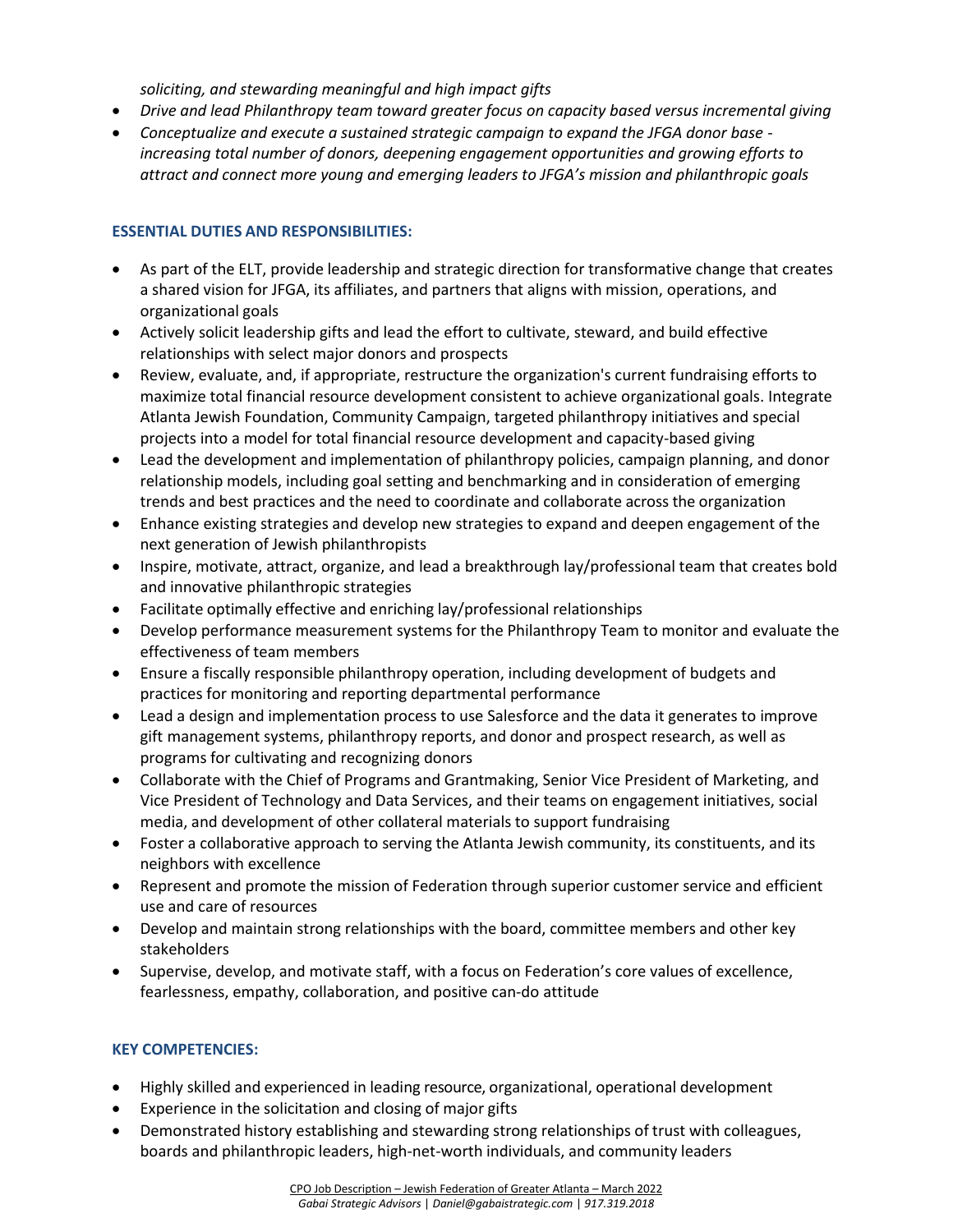- Able to translate broad goals into achievable steps, set and manage appropriate expectations, handle detailed and complex concepts and problems, and make wise and rapid decisions
- Exceptional strategic, planning and execution skills with a results-oriented record of achievement
- Team player able to work independently and without supervision, build, lead, inspire and mentor strong professional teams and volunteers
- Impeccable ethical standards

# **QUALIFICATIONS:**

- Experienced leader with a track record of success in high- profile corporate, entrepreneurial and/or non-profit settings with major responsibility for fundraising and institutional advancement and/or sales, and experience in managing a significant resource development program and organizational development
- Expertise in the science and art of fundraising
- Proven history of high-level, high-return fundraising or business development results based on building strong, enduring relationships with donors/customers
- Comprehensive management skills and experience, including but not limited to short and long-term planning and evaluation, supervision, and motivation of professional staff
- Knowledge and experience in the following areas: core fundraising techniques (face-to-face solicitation, cultivation & stewardship, grant writing, special events, telephone solicitations, direct mail), gift processing, prospect and donor histories, and fundraising reporting
- Experience implementing a Capital Campaign a plus
- Personal commitment to, and understanding of, the Jewish community, Jewish values, Israel, and broader civic and community issues
- Availability to work and/or participate in community wide events on nights and weekends, out-oftown meetings, travel to conferences, and overseas missions

# **PHYSICAL REQUIREMENTS:**

Intermittent periods of standing and walking with extended periods of sitting. Must have excellent visualacuity for work with systems and records. Position requires average hearing and verbal ability to communicate with Federation staff, donors, volunteers, vendors, and others. The employee must occasionally lift and/or move up to ten pounds.

Federation requires all employees to be fully vaccinated against COVID-19 or have received an exemptionby Human Resources.

# **To apply, recommend candidates or, for more information please contact:**

**Daniel B. Ripps, Principal Gabai Strategic Advisors**

**[daniel@gabaistrategic.com](mailto:daniel@gabaistrategic.com)**

*Jewish Federation of Greater Atlanta provides equal employment opportunities to all applicants and prohibits discrimination regarding race, religion, age, sex, national origin, sexual orientation, gender identityor expression. This position description is based upon materials provided by the Jewish Federation of Greater Atlanta.*